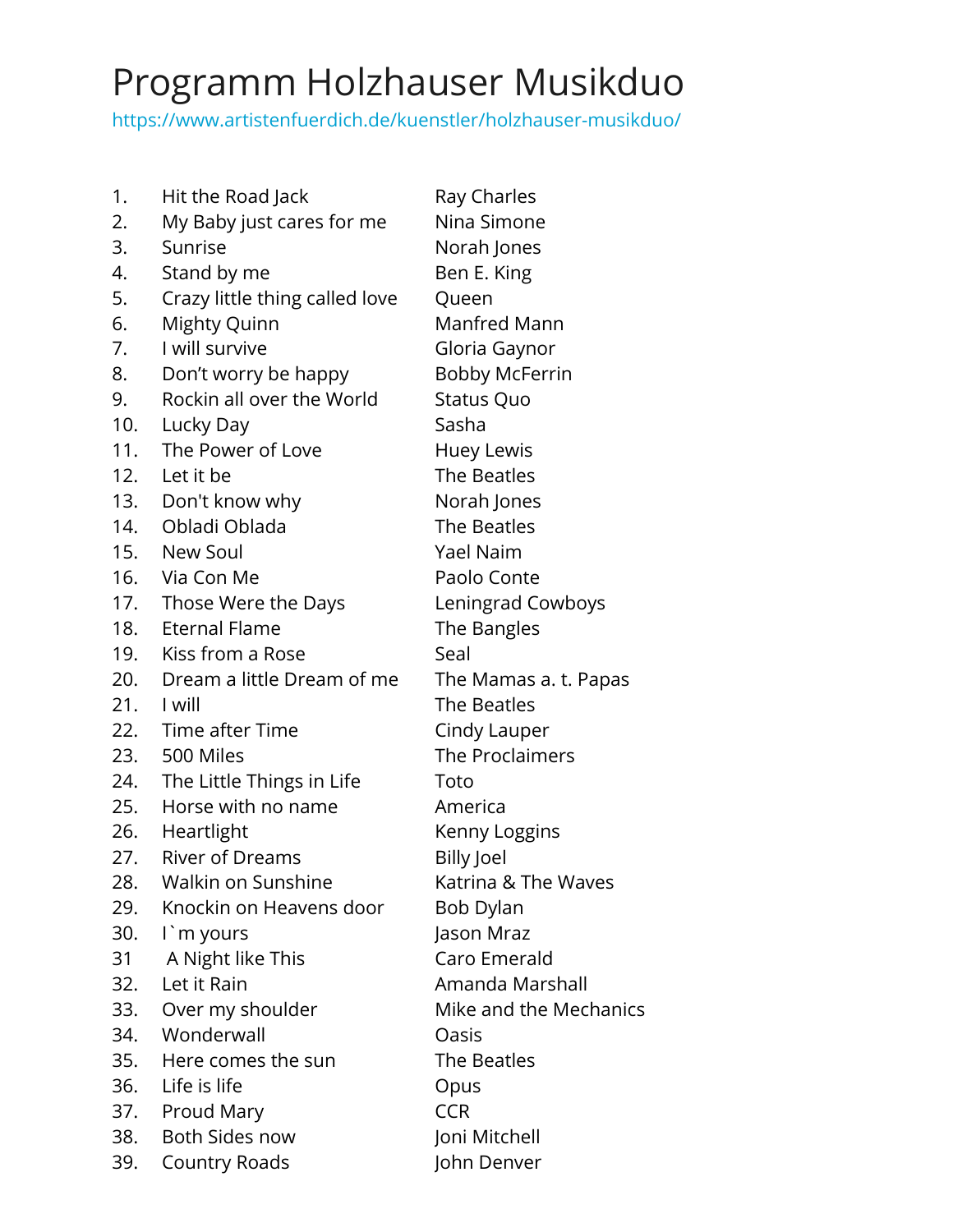40. Sweet Home Alabama Lynyrd Skynrd 41. Last Unicorn America 42. Broken Wings Mr. Mister 43. Ironic **Alanis Morisette** 44. The Road goes on Toto 45. Father and Son Cat Stevens 46. The Bounty Hunter The Macdades 47. Lay down Sally **Example 20** Eric Clapton 48. Creepin' in Norah Jones 49. No No Never Texas Lightning 50. Mrs Robinson Simon and Garfunkel 51. Georgy Porgy **Toto** 52. All you Need is Love The Beatlesl 53. Walls Tommy Emmanuel 54. The Weavers The McDades 55. Smugglers Cove The McDades 56. More than Words Extreme 57. Das Beste Silbermond 58. Summer of 69 Bryan Adams 59. Solsbury Hill Peter Gabriel 60. Cats in the Cradle Ugly Kid Joe 61. The Gift of Love Bossa Nova 62. Cry me a River 63. My Favorite Things 64. Old Devil Moon 65. Speak low 66. Makin Whopee Anna Holzhauser 67. And so it goes Tommy Emmanuel 68. Haba Na Haba Tommy Emmanuel 69. Waiting for a Plane Tommy Emmanuel 70. Country Wide Tommy Emmanuel 71. Don't know Why Nora Jones 72. Cecillia Simon and Garfunkel 73. O Happy Day Gospel Klassiker 74. Halleluja Leonard Cohen 75. Man in the Mirror Michael Jackson 76. Do I ever Cross your Mind Tommy Emmanuel 77. Downside Up Peter Gabriel 78. Ein Hoch auf uns Franch and Andreas Bourani 79. Lady in Black Uriah Heep 80. You've got a Friend James Taylor 81. How Sweet is is James Taylor 82. Down on the Corner CCR 83. Long Train Running Doobie Brothers